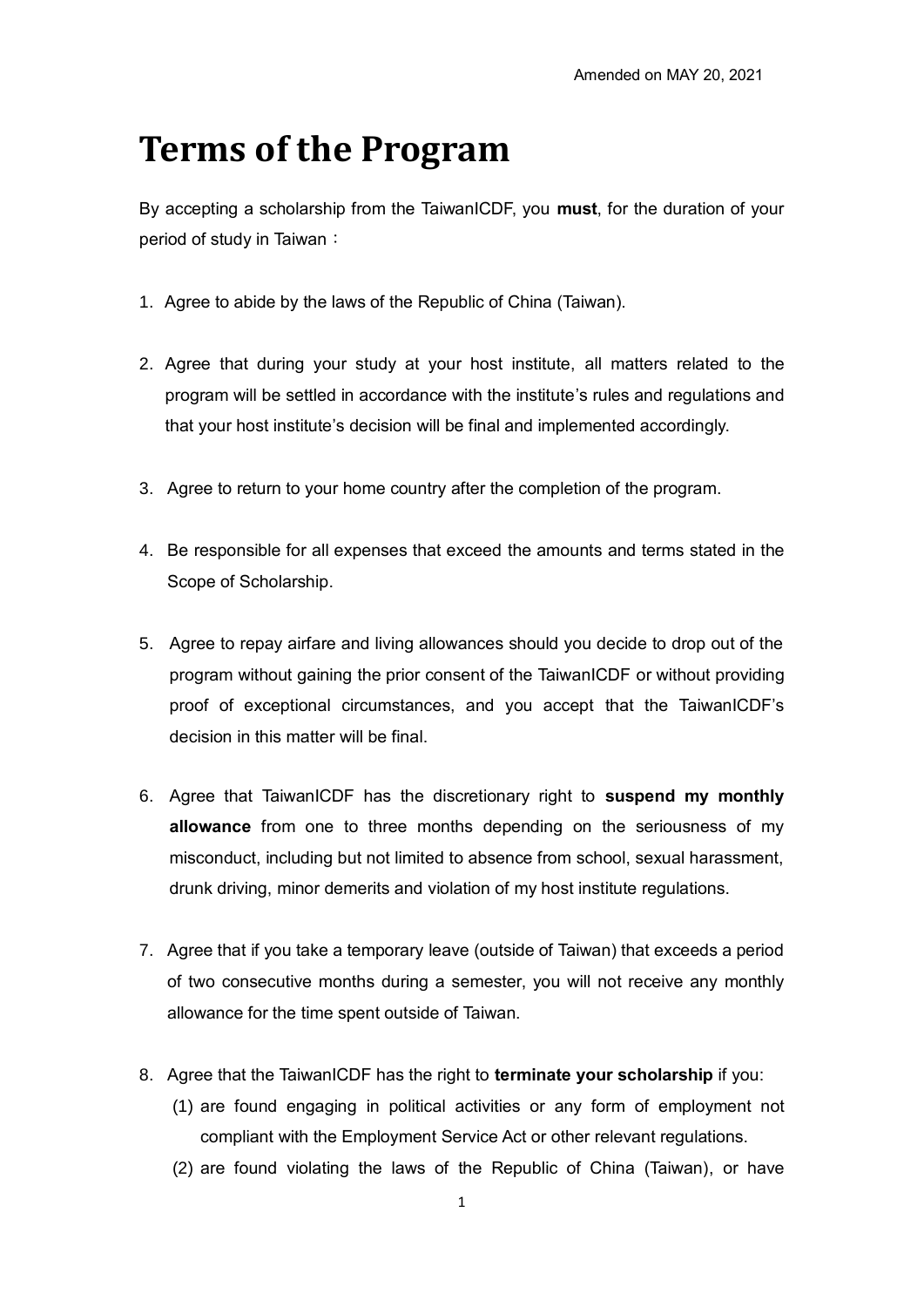withdrawn from or been expelled by your host institute.

- (3) have not participated in program orientation or registered for your program in time without reasonable cause.
- (4) are found to be physically unfit to study in Taiwan due to suffering from any chronic illness during your time in Taiwan, or due to suffering from any preexisting condition that you had not previously declared.
- (5) are found to have given an unsatisfactory academic performance<sup>1</sup>.
- (6) transfer to another field of study.
- (7) are found causing reputational damage to Republic of China's (Taiwan) or the TaiwanICDF.
- (8) are found recurring misconduct.
- 9. Certify that the information contained in the physical examination form is genuine and agree that you shall not request reimbursement for hospitalization in case of a chronic illness in Taiwan.
- 10. Agree to complete the TaiwanICDF online Mandarin courses before departure for Taiwan and embrace Taiwanese culture during your stay in Taiwan.
- 11. Agree to summarize your completed thesis manuscript for the SCI, EI, A&HCI, SSCI and TSSCI journals or the Journal of International Cooperation (JIC) (\*not applicable to undergraduate students).
- 12. Fully agree that matters not included in these terms will be handled in accordance with provisions related to TaiwanICDF scholarship affairs.
- 13. Agree that the TaiwanICDF and Ministry of Foreign Affairs, Republic of China

 $\overline{a}$ 

<sup>&</sup>lt;sup>1</sup> Academic performance will be considered "unsatisfactory" if you:

<sup>(1)</sup> Fail the academic average in any one semester. This means either failing the required standard set by your host institute, or averaging **70** out of 100 or lower for undergraduates or **80** out of 100 or lower for postgraduates (equivalent to the GPA scale conversion of your host institute); in which case, full scholarship will be suspended during the following semester. Should the academic average be achieved during this next semester, the TaiwanICDF will continue the scholarship by request; or

<sup>(2)</sup> Fail exactly or more than one-half of all modules that you elect to study across two consecutive semesters; or fail exactly or more than two-thirds of all modules that you elect to study in any one semester. In this case, the full scholarship will be terminated.

<sup>(3)</sup> Fail the Master's/Ph.D. Thesis Research or Independent Study component of the program, or related subject; in which case, full scholarship will be suspended during the following semester.